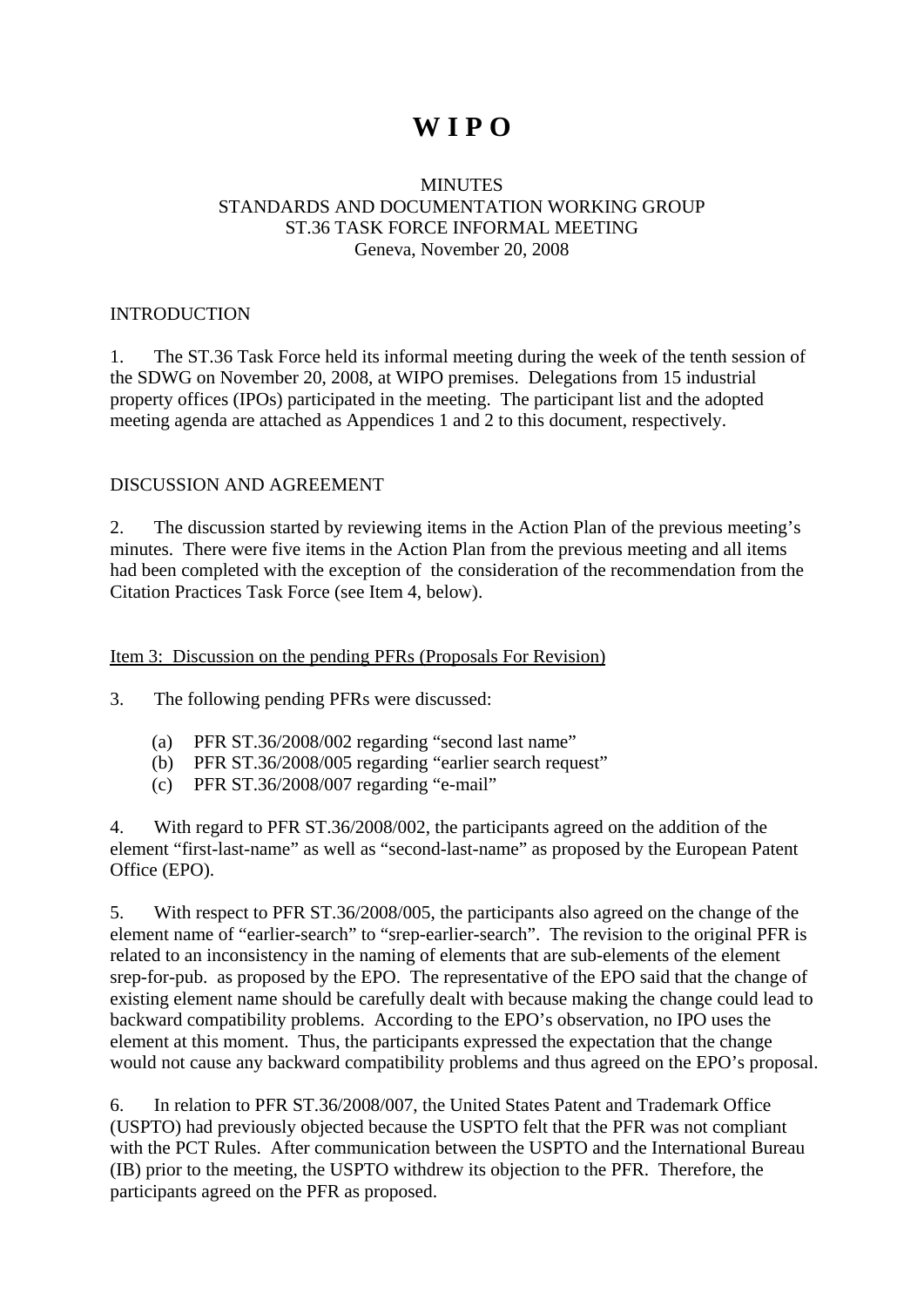7. The revised PFRs ST.36/2008/002 and ST.36/2008/005 are available on the ST.36 Task Force website at: http://www.wipo.int/scit/en/taskfrce/st36/background.htm. After adoption of the minutes, the revised PFRs will be available on the PFR website at: <http://www.wipo.int/scit/en/taskfrce/st36/pfr-intro.html>and be circulated to the ST.36 Task Force members for their consideration and approval.

#### Item 4: Discussion on the recommendation by the Citation Practices Task Force

8. The participants reviewed comments made by the Task Force members regarding the recommendation by the Citation Practices Task Force.

9. With regard to the importance of the consistency of numbering parts of patent documents and importance of minimizing long paragraphs, in relation to the current WIPO Standard ST.36, the participants thought that the Task Force could take no further action to support the requests or recommendation by Citation Practices Task Force.

10. Although the WIPO Standard ST.36 ICEs contain the necessary elements to identify different parts of a patent document, e.g., paragraph numbering tags, there are no best practice guidelines or tools (such as style sheets) to apply the elements in a consistent way to patent documents. The said best practice guidelines could include, for example, recommendations for implementation of paragraph numbering, long paragraphs, and how documents should be rendered consistently. Such guidelines would be of benefit to optimize consistent rendering of documents across different formats of a single patent document (e.g. html, xml, or PDF) as well as across different IPO and commercial provider publication platforms. It was noted that, a single patent document could potentially be rendered quite differently with different paragraph numbers depending on where and how the document is rendered. This issue is particularly prevalent for patent applications filed electronically. Consistent rendering of documents, can optimize the creation and retrieval of unambiguous citation references that are stable over time.

11. With regard to XML tagging for Maths and Tables, the relevant elements already exist in WIPO Standard ST.36. No agreement on chemistry standard within the W3C has been reached. Therefore, it was agreed that the addition of a chemistry standard to WIPO Standard ST.36 should be postponed until the W3C standard for chemistry was ready.

12. Regarding further XML tags to aid the creation of citation references, such as "example", the participants noted that the different XML tagging for citation references were available and had already been implemented by some IPOs.

13. It was agreed that the ST.36 Task Force would prepare draft notes containing the abovementioned comments raised during the discussion about the recommendations by the Citation Practices Task Force stated in paragraph 12 of document SCIT/SDWG/9/3, as well as any other further contributions that might be added when discussing the draft in the ST.36 Task Force e-forum. Then the ST.36 Task Force would invite the Citation Practices Task Force to review the said draft notes, which, subsequently, should be included in the progress report to be presented by the ST.36 Task Force for consideration by the SDWG at its eleventh session. It was also agreed that the ST.36 Task Force should invite the SDWG to consider whether there was a need for guidelines that should be followed in order to uniquely identify the different parts of a patent document across different publication platforms. The ST.36 Task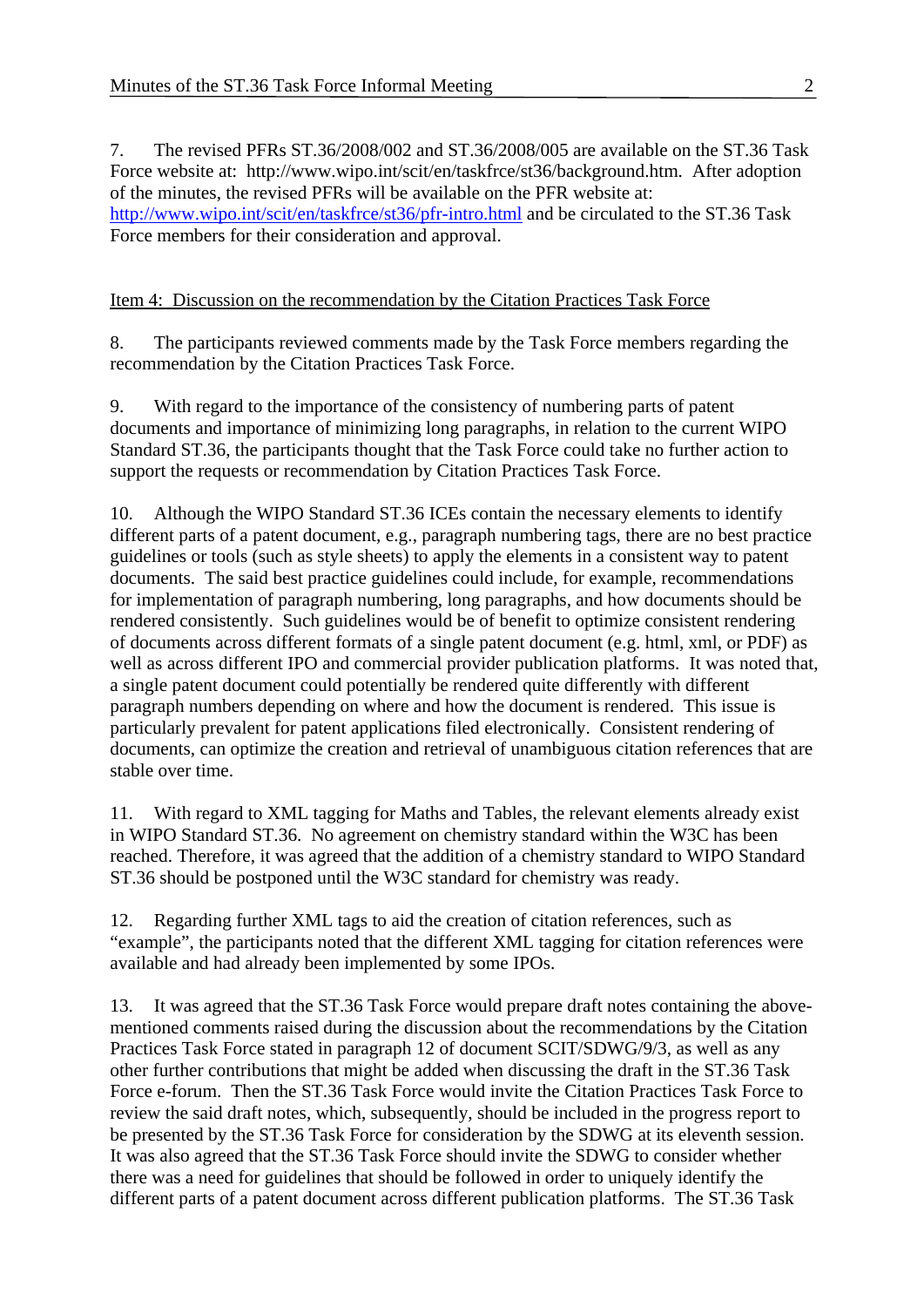Force should also invite the SDWG to consider whether a new task for the preparation of the said guidelines should be added to the SDWG Task List.

#### Item 5: Discussion on the new versions of industry standard DTDs

14. A survey on using XML tagging for non-text elements had been conducted within the Task Force. Seven IPOs, AU, CH, DK, EP, JP, KR, and RU, replied to the survey questionnaire. According to the survey, most of the IPOs are using the versions of industry standard DTDs (Document Type Definition) which are recommended in WIPO Standard ST.36. Thus, participants agreed that WIPO Standard ST.36 did not need to be revised to reflect the new version of industry standard DTDs at this moment because IPOs were not currently in a position to change or update their practices. This issue would be revisited later.

15. The Task Force should be invited to review the agreement and report the Task Force's final decision to the SDWG at its eleventh session in 2009.

#### Item 6: Consideration of using the element *amended-claims* in *wo-ocr-publishedaplication.dtd*

16. An issue was distributed in relation to wo-ocr-published-application.dtd which uses a structure for the element *amended-claims* that is different from that specified in WIPO Standard ST.36. This DTD produced by WIPO has been already in production use, and ideally should comply with WIPO Standard ST.36. The background document of this issue is available on the ST.36 Task Force website at:

http://www.wipo.int/scit/en/taskfrce/st36/background.htm.

17. The observation leading to this discussion was not generated as the result of any particular problem. Thus, the DTD could be changed at a time convenient to the IB. The participants, however, urged the IB to address this matter sooner rather than later, as fewer IPOs would be impacted by the resultant change. The participants requested that the IB, first, to add a comment regarding the non-compliance with WIPO Standard ST.36 in the DTD, and then later, at a convenient time, change the DTD.

18. During the discussion, a quick survey was conducted to know how many, or which, IPOs are using the DTD. According to the survey, AT, AU, KR and US do not use it, and JP and EP use it. The EPO stated that the EPO would have no problem with the change in format because it converts data using the DTD produced by the IB into their own format.

Item 7: Introduction to the new provisional e-forum facility, i.e., WIKI, established by the International Bureau

19. The IB made a presentation on the new provisional e-forum platform, i.e., WIKI Confluence that would replace the current email-based e-forum platform. According to the request by the XML4IP Task Force, the IB has established a new platform. The IB expected that the WIKI Confluence would provide better accessibility and more interactive communication among members than the current email-based platform.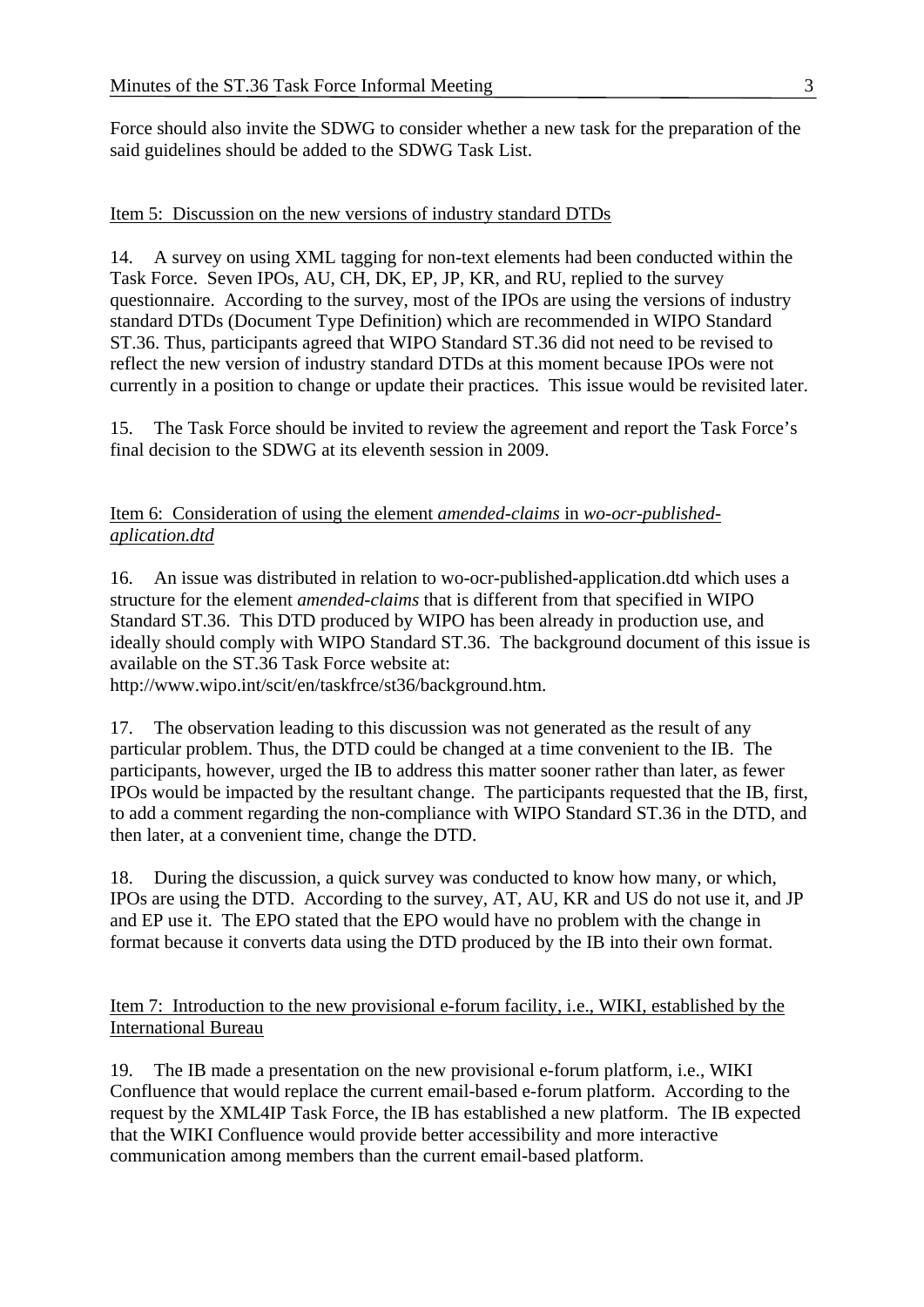20. It was agreed that the WIKI Confluence would be trialed by the four Task Forces dealing with XML-related WIPO Standards, i.e., the ST.36, ST.66, ST.86 and XML4IP Task Forces as pilot users. According to the agreement, the IB would set up a trial single Space for the four Task Forces. It was agreed that a member who has membership in one of the four Task Forces could participate in the discussions of the four Task Forces. If the trial does not work, it may be necessary to revert to the original plan of setting up four Spaces, one for each of the XML Task Forces.

21. The participants noted that an individual ID and initial password would be given by the IB to the members. The format of the ID would be composed of "xx(ST.3 code)-initial letter of first name and last name(first last name, if there are two last names)". It will be recommended to edit My Profile to change the initial password and a profile picture when members receive a notification by the IB.

22. The IB said that the WIKI Confluence might be ready for Task Force members to use in December 2008 or January 2009. A series of test emails would first be conducted. Then if successful and the Task Forces are using the WIKI Confluence, the current email-based platform would no longer be available and the WIKI Confluence would be the authentic version.

#### Item 8: Others

#### (a) Discussion on the proposals made by the EPO

23. The EPO made a presentation regarding "Search Report Database Management System" which included mapping tags to existing places in a real system.

24. The EPO briefed the 17 proposals that it submitted on October 21, 2008 to discuss at the informal meeting before preparing PFRs for WIPO Standard ST.36. The list of proposals is available on the ST.36 Task Force website at: <http://www.wipo.int/scit/en/taskfrce/st36/background.htm>. The participants noted as follows:

- (a) the EPO dropped the first proposal, i.e., changing the order of sub-elements of the element *classification-ipcr*, because the element is already widely used by IPOs;
- (b) the proposals which are related to search report would be handled separately later by the EPO and the IB;
- (c) in item 6, for the optional a new element *formula-text,* it could be useful to add simple maths inline formula such as  $2x2=4$  instead of MathML, since inline formulae cost less to produce;
- (d) in item 7, the EPO prefers to include descriptions such as "amended-claims" within the tags rather than leave it to style sheets; and
- (e) for items 12-14 used only by the EPO should have a different order for ease of use. But as no others appear to use the codes, there would be no backward compatibility issues. The EPO would drop the requests if anyone is using the elements and raises a problem during the PFR/PFC process.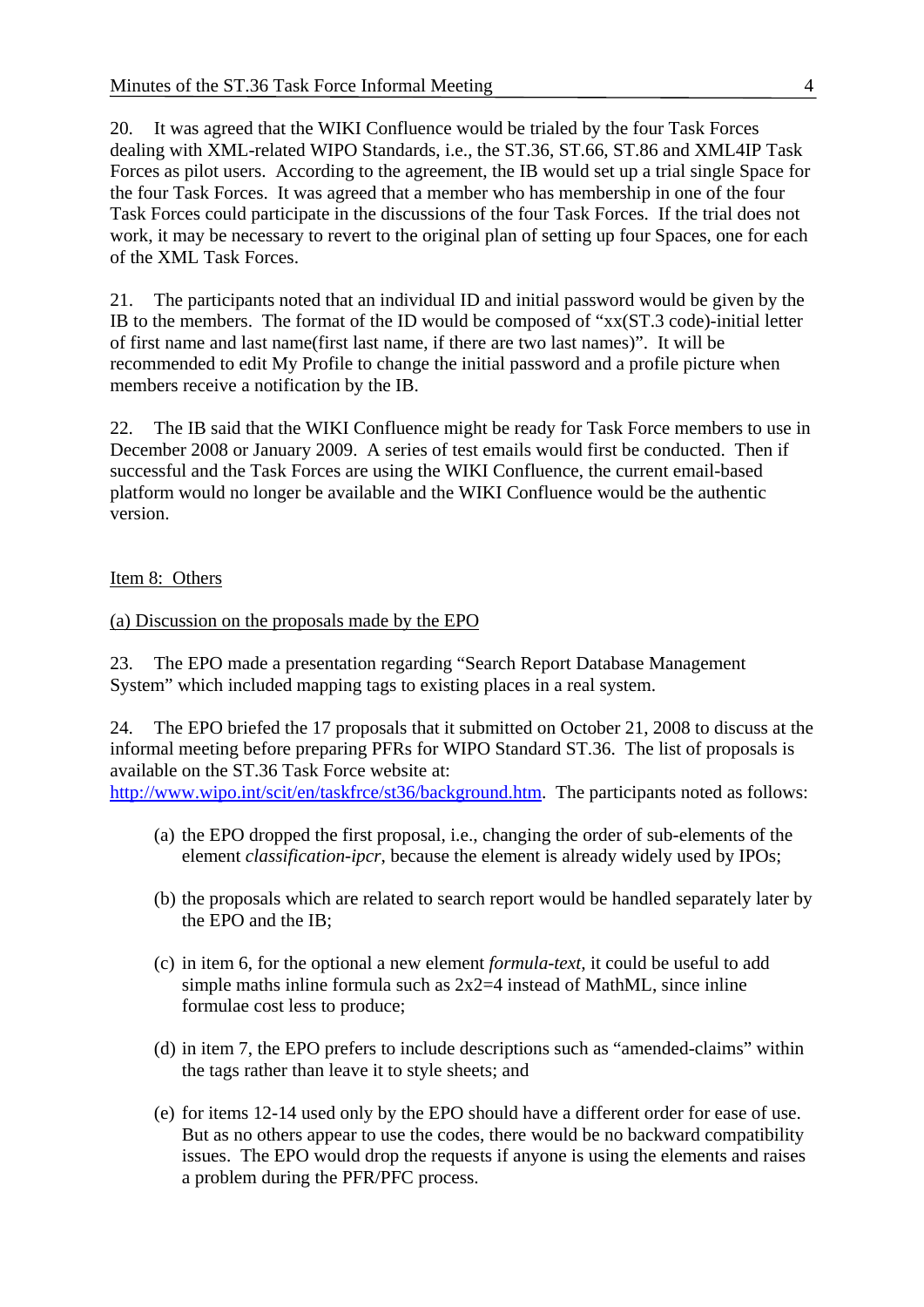25. The participants noted that the EPO would provide individual PFRs/PFCs corresponding to each proposal. The Task Force would be invited to review and approve them.

#### (b) Presentation by the International Bureau

26. The IB made a presentation on the Search Report DTD and considerations affecting the development of style sheets in the context of the various search and examination reports that are used in the PCT process. The IB had been investigating the ability of the Search Report DTD to satisfy the requirements of the new supplementary international search report form 501. The IB had generated a sample XML instance from the DTD and is in the process of making the reconciliation of the data elements available in the XML instance and the layout of the physical form through the creation of a style sheet. The EPO and JPO are also both working on related issues and it is expected that there would be a number of significant PFRs and PFCs in the coming months, which will need to be aligned with the ST.36 ICEs. The given presentation is available on the ST.36 Task Force website at: <http://www.wipo.int/scit/en/taskfrce/st36/background.htm>.

#### ACTION PLAN

- 1. The ST.36 Task Force members to be invited to review and adopt the revised PFRs ST.36/2008/002 and ST.36/2008/005 *(see paragraph 7, above)*;
- 2. The ST.36 Task Force to prepare draft observation notes about the recommendations by the Citation Practices Task Force which will be presented at the SDWG eleventh session for its consideration. The Citation Practices Task Force to be invited to review the said draft notes before consideration by the SDWG. The ST.36 Task Force also to invite the SDWG to consider the need of the said best practice guidelines and the creation of a new task for the preparation of the said guidelines *(see paragraphs 9 to 13, above)*;
- 3. The Task Force to be invited to review the agreement on the introduction of new versions of industry standard DTDs and report the Task Force's final decision to the SDWG at its eleventh session in 2009 *(see paragraph 15, above)*;
- 4. The Task Force Leader to convey the request to the IB regarding the element *amended-claims* in *wo-ocr-published-aplication.dtd (see paragraph 17, above)*;
- 5. The IB to set up a trial single Space for four Task Forces dealing with the XMLrelated WIPO Standards *(see paragraph 20, above)*; and
- 6. The EPO to provide individual PFRs/PFCs corresponding to each proposal and the Task Force members to be invited to review and approve them *(see paragraph 25, above)*.

[Appendix 1 follows]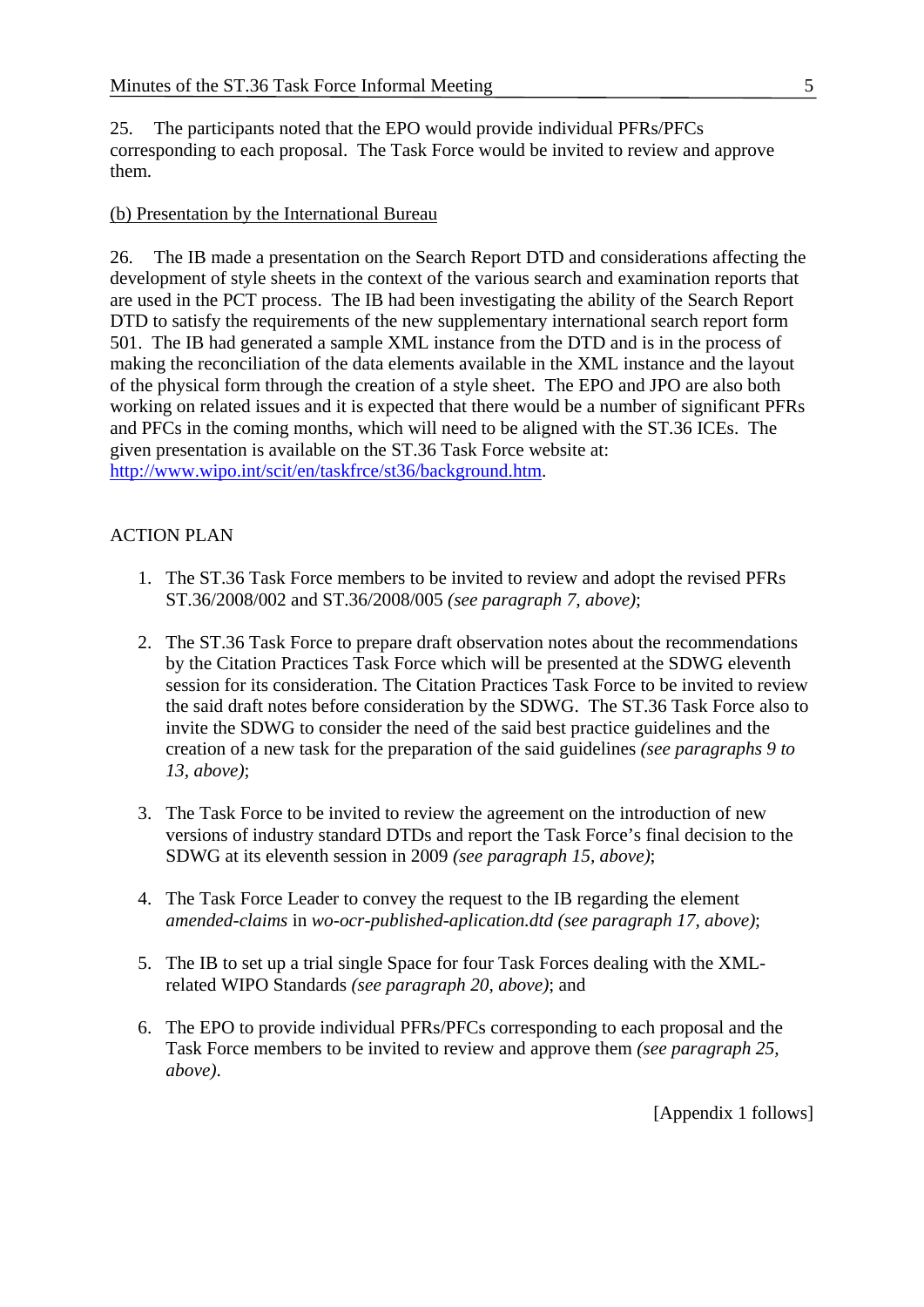Appendix 1

# **W I P O**

#### STANDARDS AND DOCUMENTATION WORKING GROUP

#### ST.36 TASK FORCE INFORMAL MEETING

Geneva, November 20, 2008

Agenda (adopted)

- 1. Opening of the meeting
- 2. Adoption of the proposed agenda
- 3. Discussion on the pending PFRs (Proposals For Revision) Further information is available at *<http://www.wipo.int/scit/en/taskfrce/st36/pfr-files.html>*
	- (a) PFR ST.36/2008/002 regarding "second last name"
	- (b) PFR ST.36/2008/005 regarding "earlier search request" related to PCT/EF/PFC\_08/003
	- (c) PFR ST.36/2008/007 regarding "e-mail" related to PCT/EF/PFC\_08/006
- 4. Discussion on the recommendation by the Citation Practices Task Force See document SCIT/SDWG/9/12, paragraphs 20 and 35.
- 5. Discussion on the new versions of industry standard DTDs such as mathml2.dtd See document SCIT/SDWG/10/5, paragraph 21.
	- (a) Review of the survey on XML Tagging for non-text elements in patent documents by industrial property offices
	- (b) Consideration of revision of WIPO Standard ST.36 (main body, Annexes A and C)
- 6. Consideration of using the element *amended-claims* in *wo-ocr-published-aplication.dtd*
- 7. Introduction to the new provisional e-forum facility, i.e., WIKI, established by the International Bureau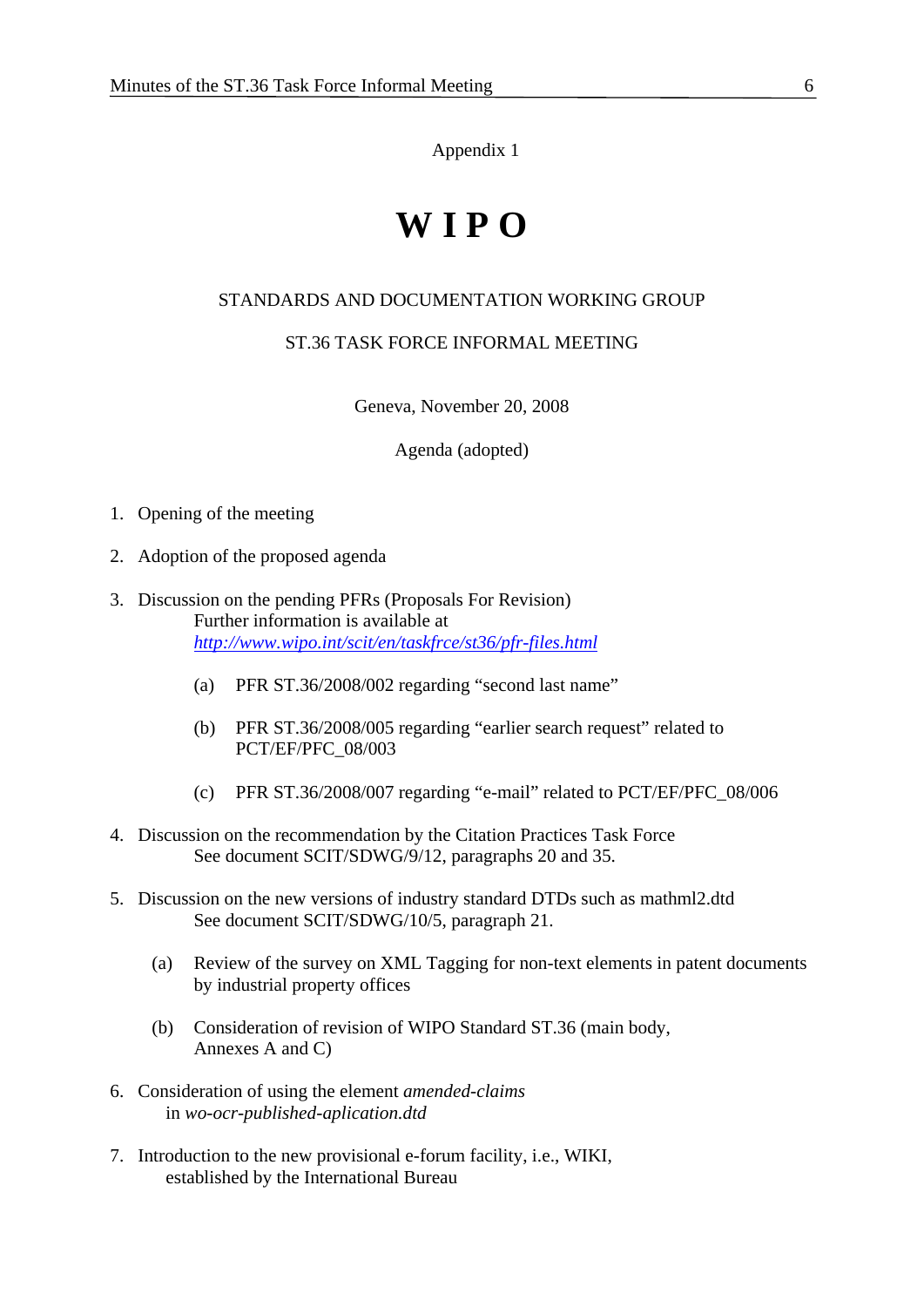#### 8. Others

- (a) Discussion on the proposals made by the EPO
- (b) Presentation on Search Report DTD by the International Bureau

 *The meeting was held at the headquarters of WIPO, 34, chemin des Colombettes, Geneva on November 20, 2008 (the week of the SDWG/10 meeting).* 

[Appendix 2 follows]